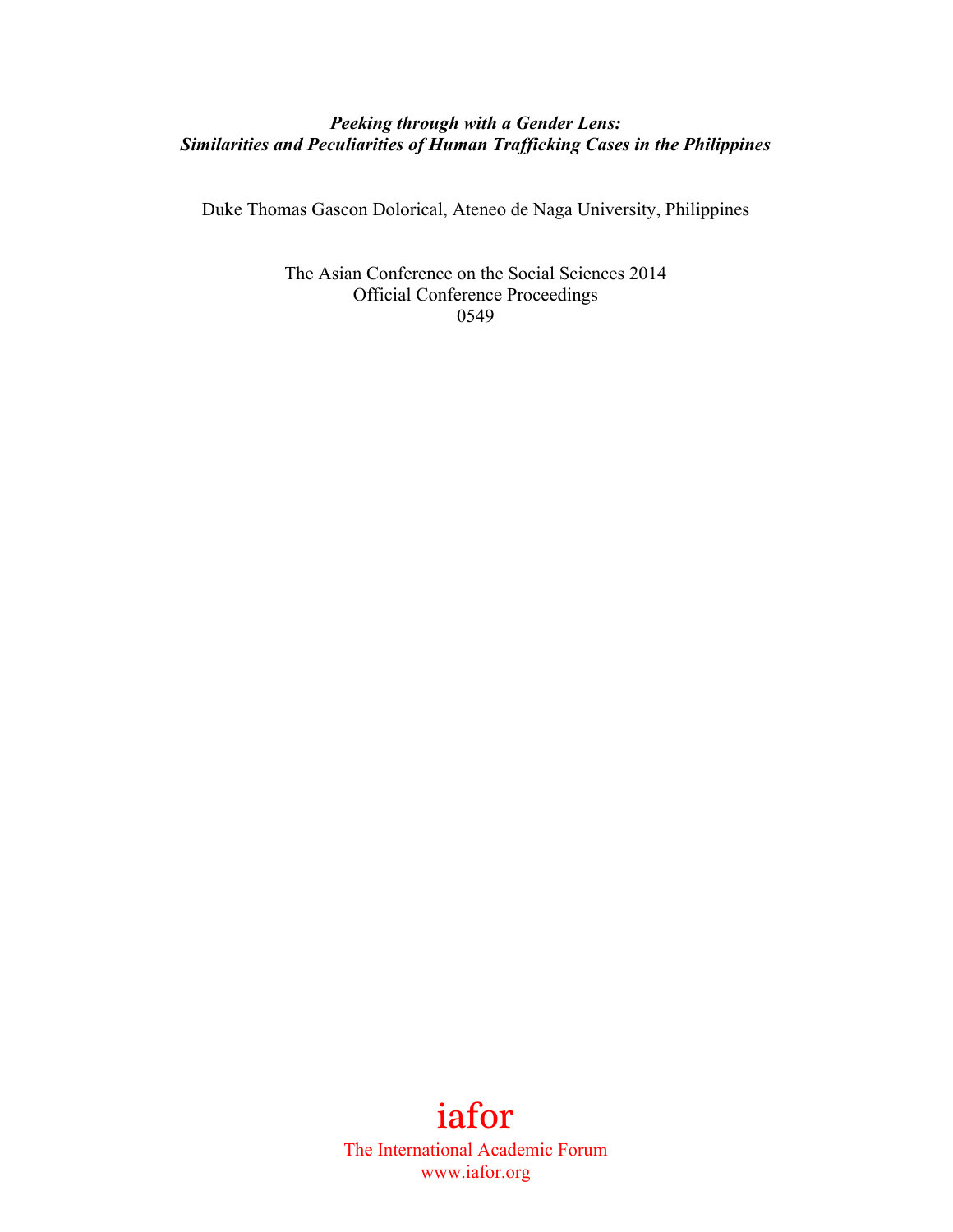#### **Introduction**

Trafficking in Persons (TIP) is a prevalent social malady in the Philippines, being both an act and condition that is committed by perpetrators against unwitting, sometimes even knowing, victims. According to the TIP Report (TIPS) prepared by the US State Department, Philippines is a "source, transit, and destination country for men, women, and children trafficked for commercial sexual exploitation and forced labor"(US State Dept., 2009).

In 2006, the International Labor Organization estimates around 1.8 million Filipino workers of illegal status including trafficked victims (ILO, 2006). The government estimates on the number of women trafficked range from 300,000 to 400,000 (US State Dept., 2008).

Cases of TIP negatively impact states and other actors on both national and international scale. The UN TIP Protocol, which forms part of the Convention against Transnational Organized Crimes, defines TIP as "the transport of persons, by means of coercion, deception, or consent for the purpose of exploitation such as forced or consensual labor or prostitution."

According to the UN GIFT an estimated U.S. \$31.6 Billion is the derived annual profit extracted by human traffickers from exploited and forced labor. Of this, US\$ 9.7 Billion or 30.6% of the total US \$31.6 billion is generated from the Asia-Pacific region (Ibid). The Philippines is one of the main source points of forced and sexual labor to wealthy countries. The Philippines is categorized by the U.S. State Department as Tier 2 in its TIPS watch list.

The Philippines being one of the signatories of the Palermo Protocol, have instituted legal and administrative mechanisms aimed at addressing TIP domestically. The Philippine legislature enacted in 2003 the Republic Act 9208 otherwise known as the Anti-Trafficking in Persons Act. This is the country's foremost legal mechanism designed to provide structure for mechanisms addressing TIP.

However, policies combating TIP and its implementation lack depth of understanding of the differing needs of male and female victims of TIP. These being the result of: (a) Existing policies' failure to incorporate the Gender Perspective in addressing TIP, (b) The inability of relevant stakeholders to look into the issues and problems related to TIP from the lens of gender perspective, and (c) Existing misconceptions that society has regarding men and women in general.

Acknowledging that even men and boys are trafficked is an often overlooked detail of the entire picture of TIP. D'Cunha argues that "gender stereotypes that present men as powerful and operating in the public sphere, and women as passive and primarily relegated to the privacy of domesticity, feed the misconception in many societies that men migrate, but women are trafficked".

This paper seeks to explore the realities embedded in human trafficking by answering addressing this overarching question: What are the peculiarities of cases of male TIP compared to female TIP in the Philippines? This paper shall then: (1) Identify and discuss the differences in terms of experiences and special needs of female from male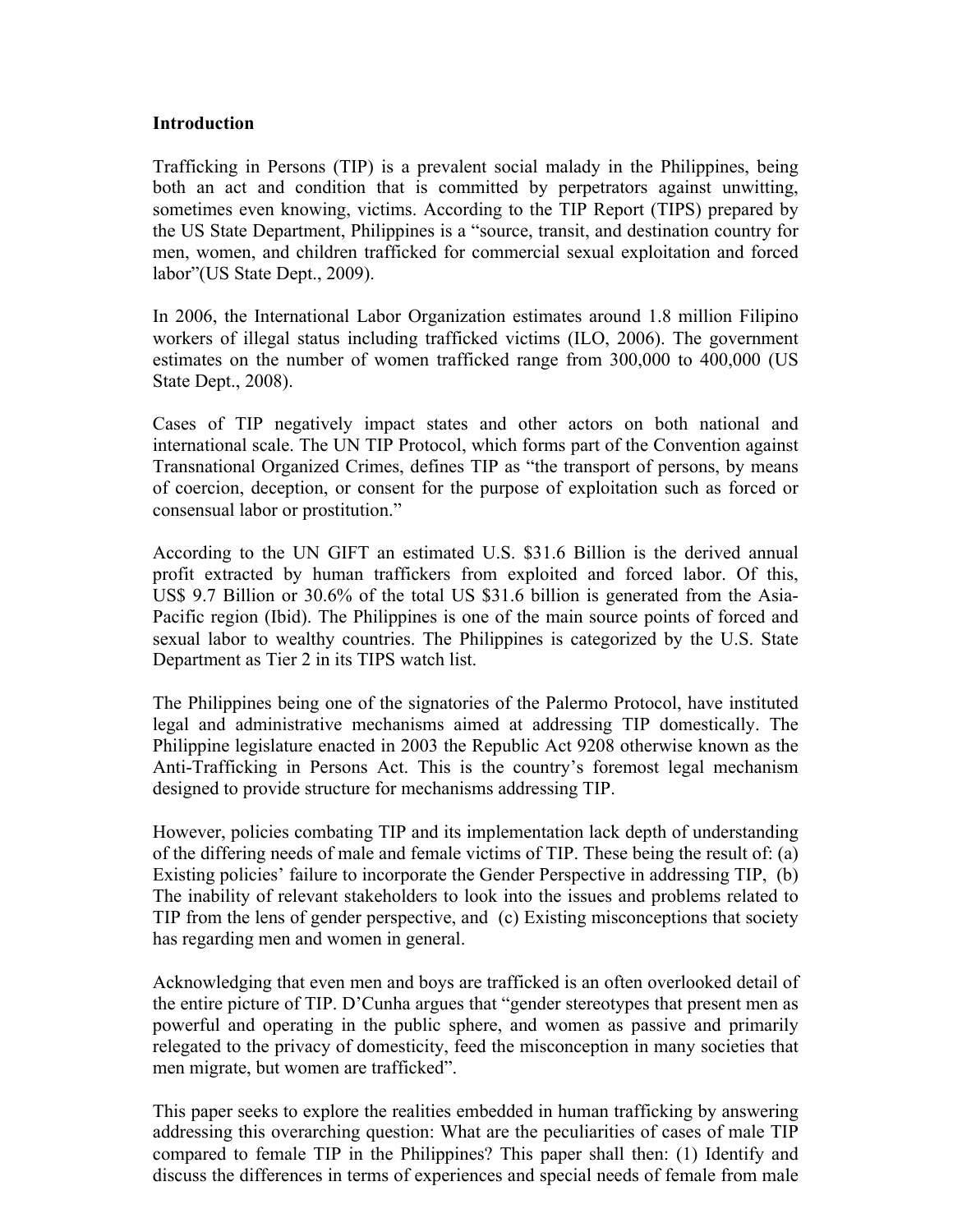TIP victims and (2) Locate the gender perspective in the existing policies and responses of both governmental and non-governmental organizations in addressing TIP.

With an eye for the gender dimension of TIP, this paper shall focus on the differences of experiences and needs of male and female victims of TIP. It shall also examine different governmental & NGO policy-interventions and whether or not it incorporates the gender perspective in addressing this transnational crime.

This study shall therefore limit its analysis and scope to the differentiated male and female perspective of TIP as it occurs in the Philippines using the gender analytical frame in analyzing whether responses and policies of the government are gender sensitive and whether experiences of male and female TIP victims differ.

This paper utilizes the Gender Analysis as its frame of analysis. Gender Analysis is "a set of processes for assessing and deepening understanding about the differences in the lives of women and men, their participation in social and economic life, and the differential impacts on their lives of policies, programs and services" (Office for Women-Queensland Gov't., 2009). This is important as in the Philippines, and everywhere else, women and girls are treated differently from men and boys.

Gender analysis is used to investigate the impacts of policies, programs and services to the well-being of men and women and is logically inclined to analyze gender roles according to four categorie: (1) **reproductive roles**-household, and therefore uncompensated, work (Swiss Agency for Dev't & Cooperation), (2) **productive role**, refers to activities of women and men that produce economic resources, in cash or kind (Ibid), (3) **community-management role**, refers to voluntary activities at community level to ensure the provision and maintenance of collective resources and infrastructures and (4) **constituency-based politics role,** includes political and advocacy activities at the community, local, national and/or international levels, within traditional structures. This work shall proceed in analyzing the gender responsiveness of interventions of (a) CSOs-NGOs and (b) Governmental Agencies.

## **Defining Human Trafficking**

According to Bruckert and Parent (2002), the definition of TIP as a transnational crime became uniform in the 80s and 90s, consolidating differing definitions by scholars. In efforts to fully understand this phenomenon and create a scientific and knowledgebased approach towards its understanding, TIP has been given internationally accepted definitions delineating it from other forms of illegal activities. This is due to the assumption that formal actors cannot frame tangible actions suppressing TIP in the absence of a clear definition and relevant knowledge related to this phenomenon.

According to Trainor and Belser (2006), TIP exists in an illicit global market dependent on the factors motivating demand and supply. Despite a set of internationally accepted laws and regulations designed to prevent it, trafficking continues as an exchange between traffickers and exploiters (Ibid). Victims of trafficking are treated as commodities "supplied" by recruiters and "demanded" by brothel or sweat-shop owners (Ibid). Demand for sexual services motivates the supply for trafficked prostitutes. The suppliers of these services are the brothel or sweat-shop owners.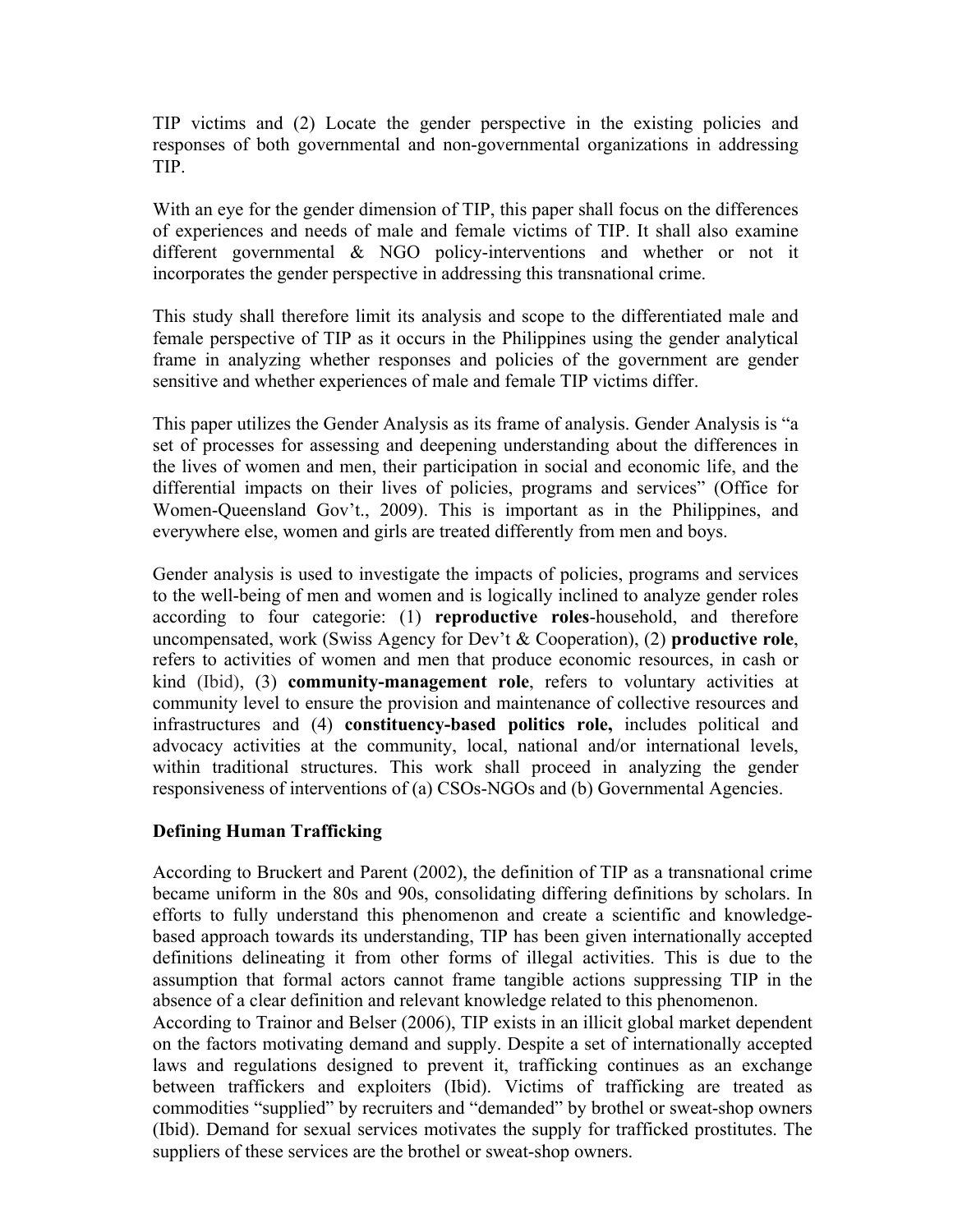Shahani (2013), discussed that from 2005 to 2012, there were around 1, 693 officially recorded cases of trafficking in the country. There exists an international and globalized market with significant power-differential gaps where the center has predatory demand for surplus human resource from developing countries (Ibid). In most cases, this widespread phenomena of fluid movements of people within and outside the country, is largely subservient to societal, economic and political infrastructures established by technological advance and globalization. Thus, the coreperiphery analogy reintegrates magnetism of surplus labor from impoverished peripheral countries towards wealthy core countries where job opportunities are abundant and deficit in human resource due to declining fertility rates. The  $12<sup>th</sup>$  most populous country in the world with limited job opportunities for professional and skilled workers, Philippines is among developing countries supplying cheap labor worldwide. The demand for cheap labor, according to Neomarxists, is enabled by neoliberal ideologies that capitalize heavily on imperialism, colonization and globalization. The confluence of these factors results in the prevalence TIP cases in the Philippines.

What inundates this movement of labor force from the Philippines to well-off states are: (1) growing demand for "caring labor"; (2) sophisticated policies for cultivating and marketing labor overseas; (3) concomitant dependence of the Philippine economy to OFW remittances to fuel domestic consumption, real-estate boom and economic growth (Ibid). Such an environment "opens multiple pathways for the workings of trafficking." "There is a continuum of facilitation ranging from fairly transparent recruitment at one end to the flow through networks tightly controlled by organized criminal groups at the other" (Lee, 2005). An underground industry that facilitates this transnational crime capitalizes in its being a "low risk, high profit enterprise."

"Given advances in communications, transportation and computerized banking, government policies that encourage migration, along with rising global demands for certain kinds of labor, traffickers can take advantage of larger supplies of humans, turning them into cheap and disposable –but eminently renewable—commodities" (Shahani, 2013). TIP could only thrive given the level of tolerance reflected in Philippine society's societal infrastructures (Ibid).

A. Gender analysis of TIP in the Philippines

The differences of gender roles spell differences in the ways by which men and women victimized. Females are victimized due to the attributes attached to their reproductive roles, and their incapacity for self-determination caused by severe economic restrictions. These two gender roles combined, account for the primary reasons behind women being subjected to TIP. Men are equally trafficked according to their gender attributes. Demand for cheap labor is supplied by male victims in an effort to perform their roles as providers for their families. In a recent survey conducted by the National Police Commission (NAPOLCOM), there is a great disparity in terms of the ratio of female victims from male victims. Of the government case files by NAPOLCOM, there were only 3 males of the 123 victims (Leones & Caparas, 2001). Apparently, it is the fulfillment of reproductive (for women) and productive (for men) gender roles that are the main push factors for TIP in the Philippines. Filipina women are more prone to TIP than Filipino men given the disparities of gender roles each is assigned. A patriarchal society that condemns women to specific female gender role e.g. reproductive, is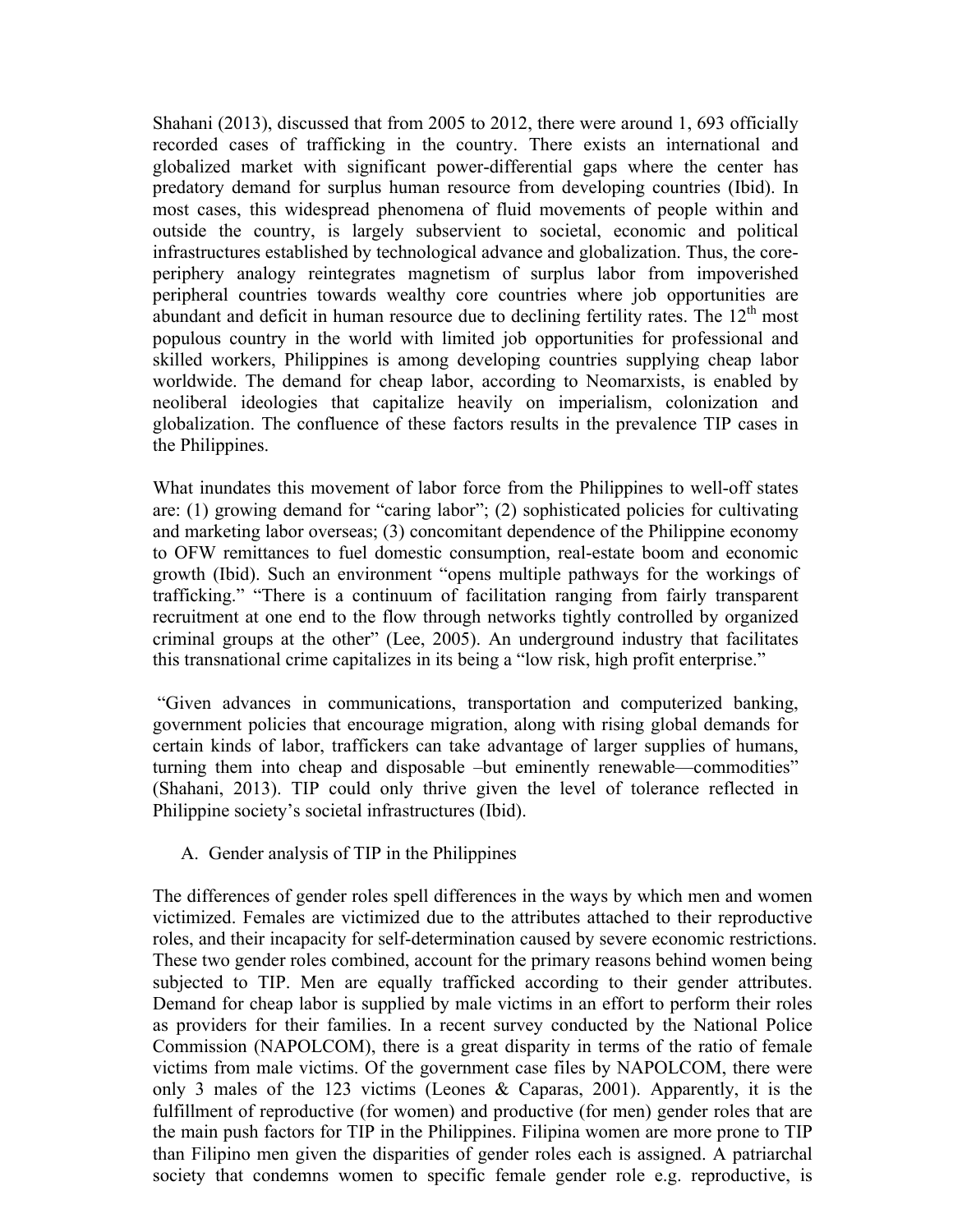epiphenomenal with the underdevelopment of other female gender roles which are confluent to their vulnerabilities to TIP.

Criminal elements working for owners of night clubs and brothels that cater to this "sexual" demand mobilize a vast network of recruiters to provinces and far-flung areas to recruit young women through promises of good employment. These are women unemployed, uneducated and heavily burdened by their reproductive roles at home. Traffickers use deception, indentured labor and force to traffic these victims. As the respondents have shared, fulfillment of female reproductive roles as carers for their family motivated them to seek employment abroad thereby being subjected to TIP in the process. Likewise, the need to provide for the needs of their families prompted male and female victims to access work abroad as there are no available jobs in their respective localities.

Male victims are unrecorded and are therefore lesser in number due to their reluctance to portray themselves as victims, a clear sign of weakness. This is reflected in the inexistence of a gender disaggregated data regarding TIP and the gender blind law enforcement measures and rehabilitative programs for TIP victims. Official records documenting the cases of male victims are not registered as cases of TIP but as ordinary labor cases. Undocumented cases may be attributed to the Filipino male's cultural and societal preconditions, such as the concept of machismo that prevents them from willingly projecting themselves as victims. Inaccurate data pertinent to TIP is mainly responsible for the misunderstanding, confusion and neglect of duty-bearers in curbing other forms of violations resembling TIP.

## **The Commonalities and Peculiarities**

## **I. Male and Female TIP Victims Profile and Experiences**

According to the UNODC 2012 Global Report on TIP, majority of Filipino victims of TIP are under debt bondage, and most of them are trafficked for sexual exploitation, prostitution and pornography. Other victims were trafficked for purposes of forced labor, slavery, and child labor (Ibid). Interestingly, the Philippines is among the only three countries with reports of recorded cases of male TIP. The same report shows that the Philippines have established domestic and international routes of TIP.

Domestically, victims from provinces are trafficked to key cities for cheap labor as construction workers, household help or prostitutes. Internationally, Filipino TIP victims are trafficked and were detected largely in the Asia-Pacific, South Asian and East Asian Regions, mostly for the same purposes.

The Coalition Against Trafficking of Women in the Asia-Pacific (CATW-AP) claims there is a significant variation in terms of the range of ages of female victims depending upon whose data it is being used. Blas Ople Policy Center and Training Institute (BOPCTI) claim that ages ranges from 15-40 years old while the Visayan Forum Foundation, through an interview conducted by Newsbreak magazine, place the age range at 12-22 years. Majority of them come from rural areas and recruited to work as domestic helpers, sales ladies or nannies. They had limited education and belonged to families with 6-11 members (Enriquez: http://catwap.wordpress.com/). In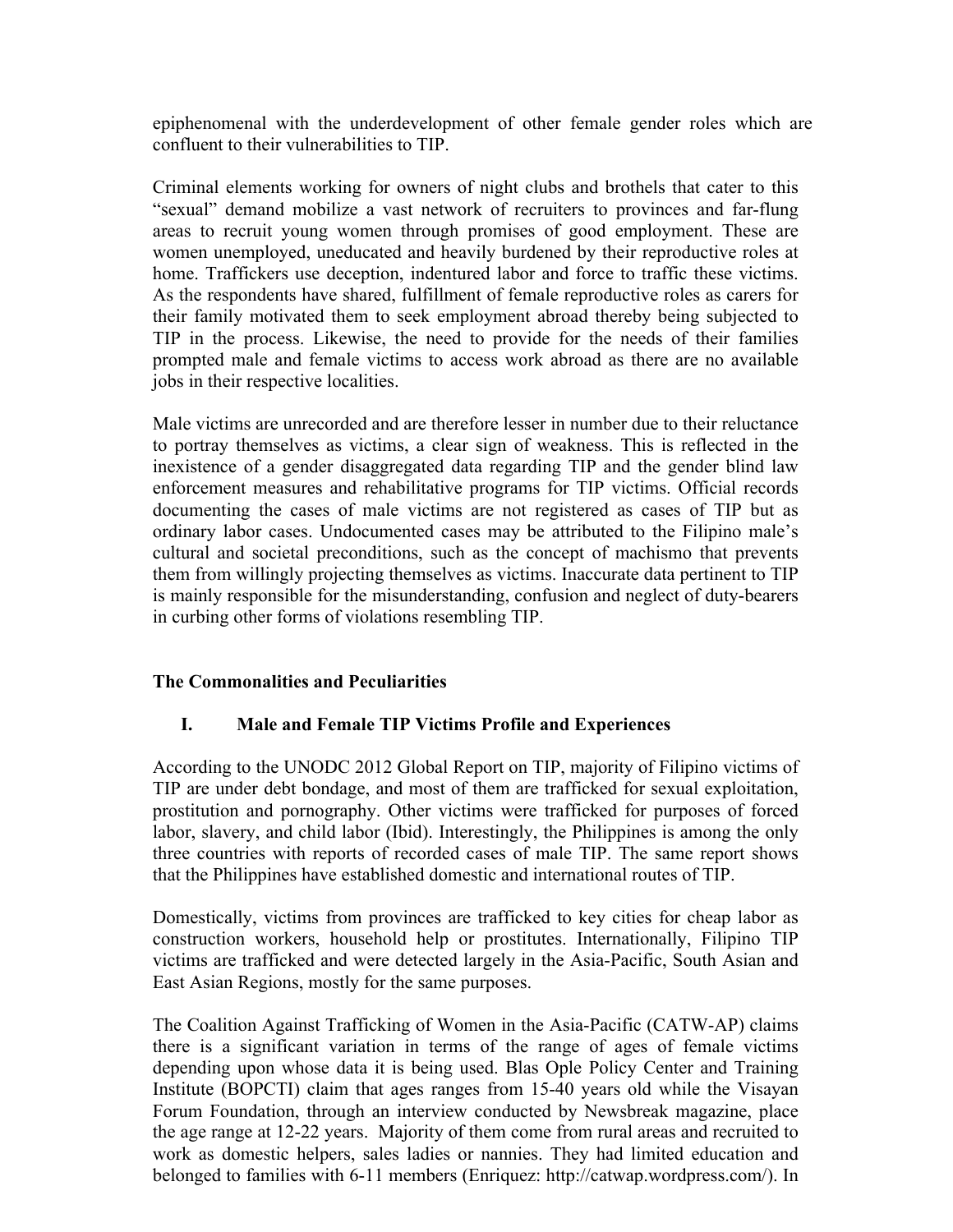sum, the common notions of the female victims' gender roles in both their communities of origin and destination exacerbate their susceptibility to dangers of TIP.

In an interview with the BOPCTI key informant, majority of the female victims that they rescue and rehabilitate are subjected to multiple forms of VAWs. In the cases handled by BOPCTI, female victims trafficked to Malaysia are predominantly victims of sexual exploitation and slavery while those in the Middle East are victims of physical and sexual violence and labor related abuses. Sordid stories of women being found dead after they were locked in drums in a cargo vessel were shared according to the Center for Women's Resources to the Philippine Center on Transnational Crime (PCTC). Another case involved Filipinas found frozen dead in a van while being transported across borders in Europe (http://www.pctc.gov.ph/).

Majority of the recorded male victims are adults, married and had families who depended on them (Verite). They comprise 15% of the total number of trafficking victims all over the world (UNODC, 2012), most of whom are skilled and experienced blue collar workers; many are degree holders and licensed professionals. Most are passport holders and legally documented. They are trafficked to work as fishermen and construction workers in (Sabah) Malaysia, ship crew of illegal vessels in Taiwan, forced laborers in the Middle East. Their ages range 21-50 years old (Verite). Most of these victims have experienced forced labor conditions, physical and verbal abuse, other forms of labor malpractices and even sexual abuse according to the key informant.

## **The other side of gender-sensitivity**

In most cases, NGOs and government agencies' proclivity to interpret gender sensitivity as a one dimensional focus on women's special needs results in the neglect of specific needs of male victims of TIP. This is reflected by the assumption that women and children are the referent objects of existing international and national laws. While it is a fact that women are victimized by TIP, men are equally victimized and have gender-specific needs. This gender bias is manifested by the fact that all over Philippines, there are very few shelters provided for male TIP victims. Majority of government and NGO-run shelters are designed for female victims. The lack of data documenting male TIP victims is interpreted as the latter's non-existence.

# **II. Modus Operandi and Profile of Traffickers**

TIP victims are promised high-paying jobs in their destination areas by traffickers. Victims are made to believe that their traffickers will shoulder their exorbitant placement fees and other expenses so that when the victim arrives in the place of destination, she is already heavily indebted. Beholden to this debt, the victim is then forced to perform slave-like or sexual services in order to pay for these debts.

Of convicted traffickers in the Philippines, 77% are men and the rest are women. In the case of male victims, majority were deceived by male recruiters. Verite reported that majority of the victims have voluntarily entered the destination country where the exploitation took place. For higher salaries and higher hazard pay, many Filipino men are willingly trafficked into hazardous zones in the Middle East despite government bans. On the other hand, majority of recruiters of female victims are also women they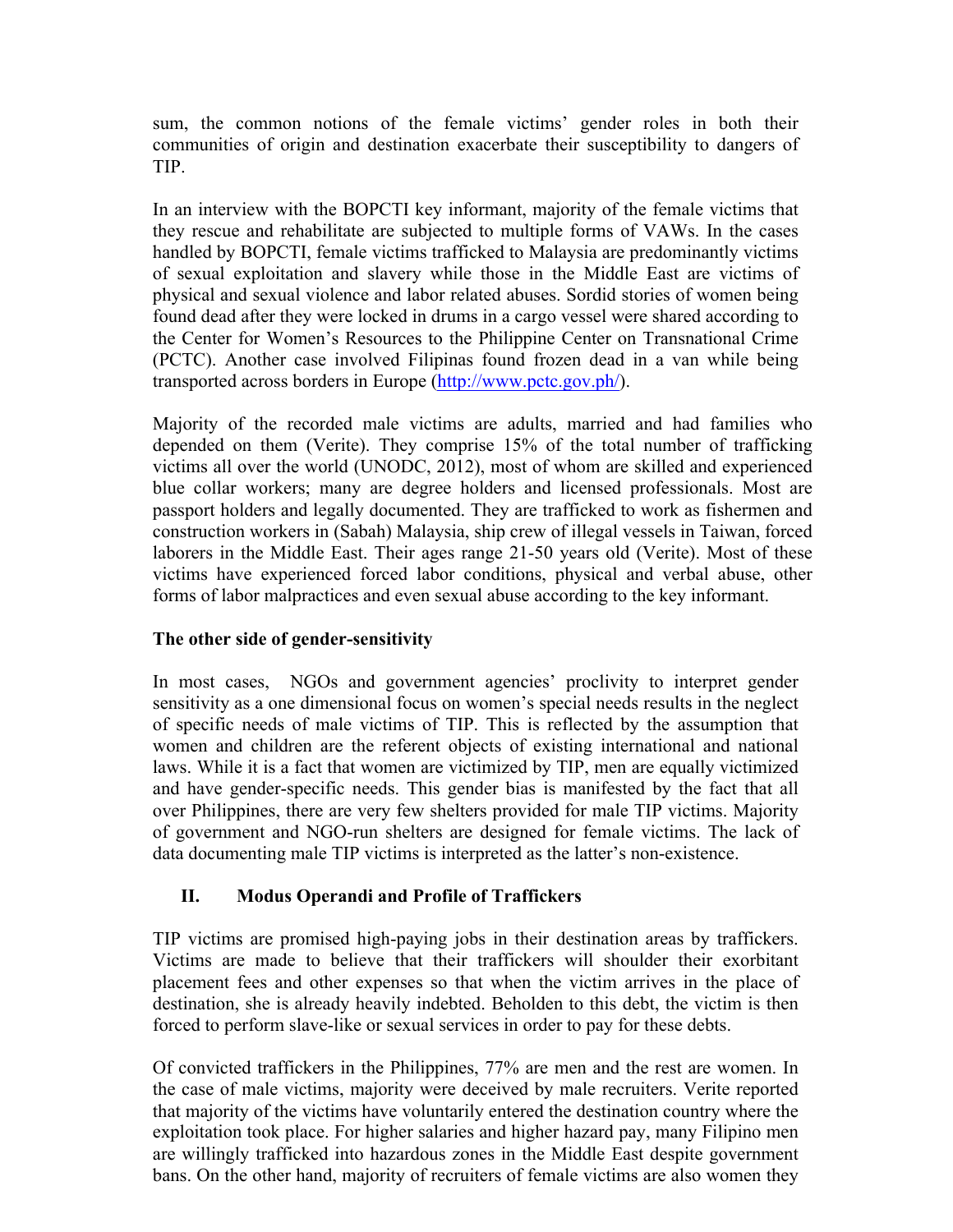are familiar with e.g. relatives ( CATW-AP). Victims are recruited by both local and foreign recruiters.

## **Modus Operandi**

The BOPCTI key informant described the Modus Operandi of TIP syndicates as being network-like and complex to be fully addressed by one-dimensional approaches. Traffickers are mere facilitators of demands coming from recruitment agencies and direct employers. He pointed out that individuals and organizations with high demand for sex workers and cheap labor "outsource" to ground-level recruiters who merely perform segmentalized portions of the trafficking process. They are in concert with established networks of local drivers, port inspectors, and victims' travel escorts who are unknown to each other. This enables risk-free TIP operations that are hard to detect, trace and prosecute. In case of arrest, detained trafficker cannot pinpoint or identify other actors. Demand is then outsourced to another supplier. Compounding the issue are the law enforcers complicit in these trafficking schemes.

Common among male and female victims is the use of deception and force of recruiters. Majority of male victims voluntarily apply for work abroad although some are also subjected to similar patterns of trafficking experienced by most of female victims. The key informant discussed that victims are made to sign contracts with promising salaries and excellent working conditions. Only upon arrival in their destination country that they find out that those contracts are replaced with terms that are below what was agreed upon. Other victims deceived that their agencies have paid for their expensive placement fee or transport fee and thus direct deductions were made from their salaries. Deep in debt, male victims, like female victims, are forced to serve beyond maximum terms of their contracts, made to work in inhumane conditions, or sold-off to slavery or sexual labor.

## **Responses to TIP in the Philippines**

B. Governmental and Non-Governmental responses

Discussion and analysis of this section focus on the different governmental policies and actions undertaken by governmental agencies with particular attention to Gender Perspective or lack thereof. In the same manner, NGO interventions tackling TIP shall also be discussed.

# **I. Governmental Responses**

The Philippines ratified R.A.9208 or the Anti-Trafficking in Persons Act of 2003 which formalizes and structures governmental efforts systematically addressing TIP. Section 3(a) of this law provides a clear and concise definition by which acts constitutive of TIP are classified and could be meted corresponding penalties. Section 20 of RA9208 mandates the establishment of the Inter-Agency Council Against Trafficking (IACAT), which follows a multi-stakeholder approach to combat human trafficking. It undertakes measures to prevent and suppress TIP and ensures the victims' recovery, rehabilitation and reintegration into mainstream society (Gutierrez, 2013).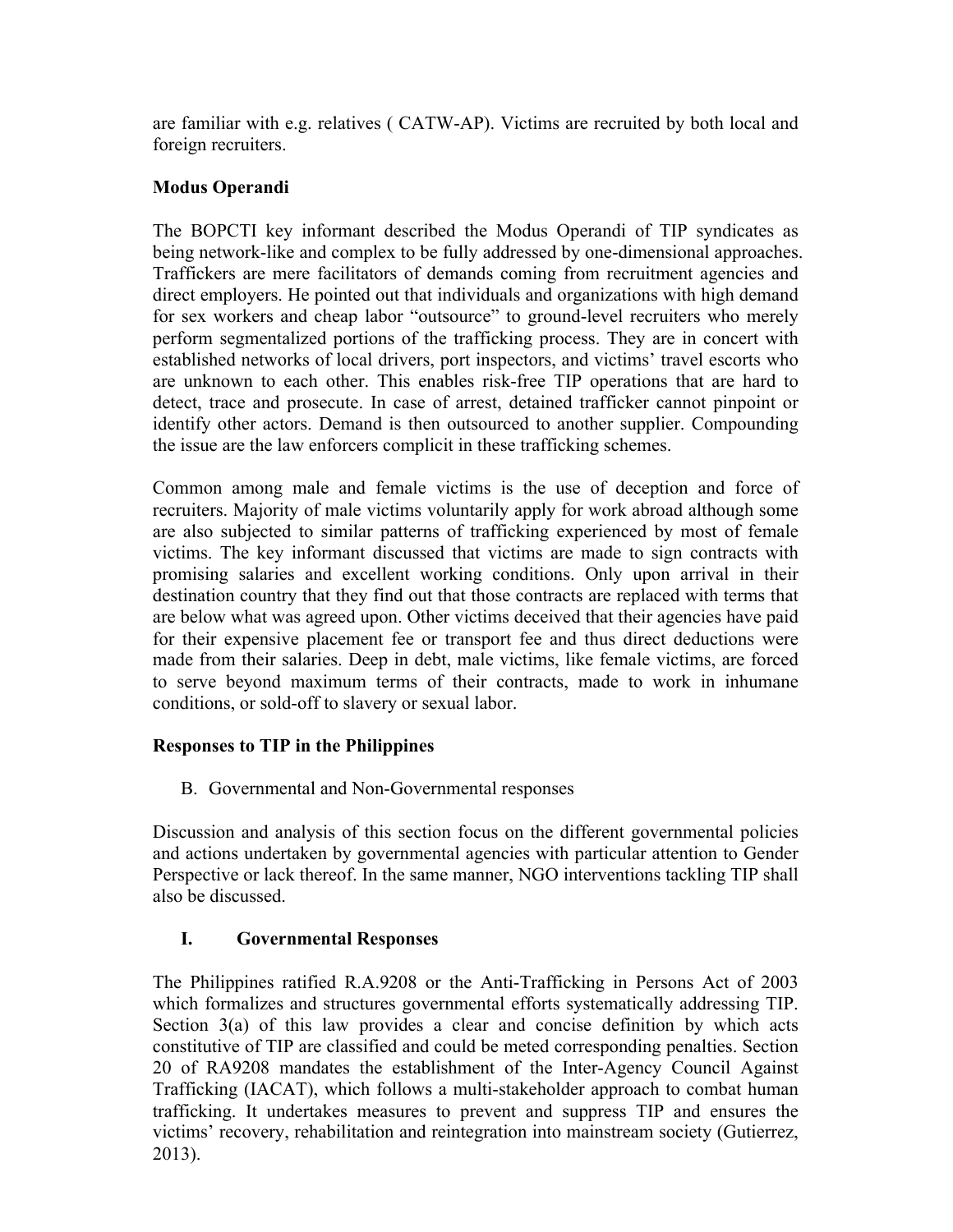RA10362 was ratified by congress in order to expand and cover aspects of TIP previously unaddressed by RA9208. The pertinent provisions contained by this amendatory law are: 1.) removal of the confidentiality clause on the identity and modus operandi of the accused in trafficking cases, 2.) the definition and provisions concerning "attempted," and the "act," of TIP for involuntary servitude and forced labor, 3.) amendments to the definition of child-trafficking to include barter, sale and trade of children.

In spite of their merits, these laws fail to incorporate thoroughly the gender perspective despite the gender mainstreaming campaigns of the government.

The Philippine government through the IACAT has recently prioritized the institutionalization of the gender perspective in its policy mechanisms and organizational undertakings. It is only recently that IACAT recognized the importance of: (a) collating gender disaggregated data that are useful in understanding and responding to TIP and (b) a gender-sensitive procedures of handling TIP cases. IACAT and its member agencies have been active in seeking international networks' inputs and resources in its campaign against TIP.

The key respondent from the TIP division of the Department of Social Welfare and Development (DSWD), a member agency of IACAT, claimed that IACAT is finalizing its "Protocol on Handling Victims of Trafficking" which is currently in the hands of the Department of Justice for review. This protocol which explicitly incorporates the gender perspective is aimed at providing capacities to agencies, institutions and ground-level personnel to standardize and formalize operational procedures.

Currently, IACAT is using the "Performance Standards and Assessment Tools for Psychosocial Counseling Services for Women-Victims of Violence and Their Children" manual, according to the key respondent. While generally aiming to provide professional and accessible gender-sensitive psychosocial intervention for victims of VAWC, the guideline is the closest standardized institutional material available in addressing gender-specific rehabilitative and reintegration concerns of female TIP victims.

The Philippine National Police crafted the "Standard Operating Procedures for Trafficking in Person Investigations" (trafficking.org.ph, 2013). It is a step-by-step guide for front-line investigators and supervisors. It teaches risk assessment, management of victims, and the use of special tools and techniques to pursue and investigate TIP (Ibid). The manual emphasizes the importance of strategic planning, and outlines the roles played by case managers, investigators and investigation unit chiefs. A key objective is to enable the preparation of air-tight cases that lead to the successful prosecution of offenders (ibid). However, the effect of this welcome development is yet to be seen as it was only rolled-out this year.

## **Hierarchy of Lenses**

Before law enforcement agencies are able to effectively evaluate a victim's situation and apply appropriate gender-specific responses, generic TIP lens must be used. This means that ground-level law enforcement agents should be familiar with the basic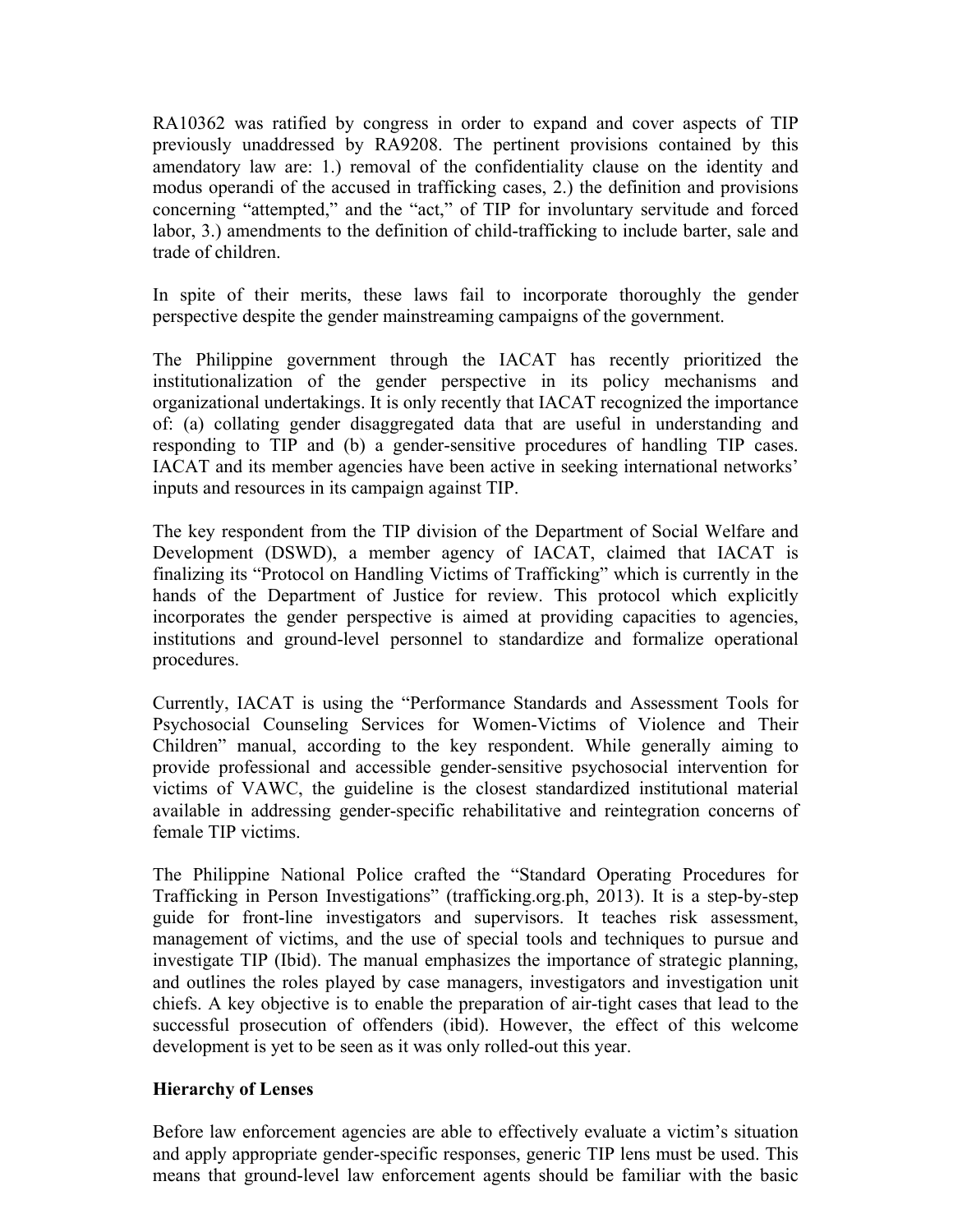rubric in identifying cases that are categorizeable as TIP. In the absence of this preliminary lens, the fullest extent by which the gender perspective may become an efficient tool of response may never be realized. It goes without saying that the same personnel must also be equipped with gender sensitivity skills in order to fully take into account the situation of the victims and recommend appropriate gender-sensitive interventions.

The BOPCTI key informant cited that governmental interventions continue to overlook the importance of gender perspective in addressing TIP. For example, the respondent has seldom observed that at least a woman interviewer is appointed to interview a female trafficking victim who has experienced sexual abuse. Initially recorded as ordinary cases of sexual harassment or labor malpractice, certain cases referred to BOPCTI are assessed as TIP only upon meticulous interview and debriefing. In the experiences of TIP victims coming from Sabah Malaysia, port authorities and law enforcement agencies are more inclined to view and treat the former as refugees and not as TIP victims. These incidences are thus officially recorded and data-banked as cases of displacement and not trafficking. Reintegration programs are conducted but are oftentimes inattentive to gender needs especially for those who experienced VAW and other forms of abuse. At times, psychosocial interventions may be given but are likewise gender-blind. This is due to the absence of an accurate data that is gender disaggregated. It follows that if concerned governmental agencies are unable to detect the victims' situation as falling in the mold of TIP, appropriate interventions will not be applied.

The tendency for government agencies is to respond with temporary and band-aid solutions.

# **II. Non-Governmental Organizations' Responses**

Anti-TIP NGOs are acknowledged for different interventions that have positively impacted victims, and their families. Their incessant lobbying, tireless networking activities, continued rescue operations and many more unsung efforts have contributed to the ongoing campaign against trafficking. Aside from their respective interventions, anti-trafficking NGOs are also effective interlocutors of victims' needs and interventions available in different formal venues. In the absence of needed programs or interventions, NGOs have been there to supply it.

Despite these, not all NGOs employ gender-aware measures in their campaign against TIP. If the gender perspective is to be used in evaluating measures initiated by these NGOs, the Philippine anti-trafficking movement is still far from achieving a generally gender-aware approach to TIP. This is perfectly understandable given the natural diversity of anti-TIP NGOs which belong to various backgrounds (e.g. religious NGOs, feminist NGOs, etc).

Among the most gender-sensitive NGO response against TIP is that of the Coalition Against Trafficking in Women Asia Pacific (CATW-AP). CATW-AP's programs address the demand side of TIP. The CATW believes that demand for sexual services is among the determinants of the existence of TIP. CATW is currently lobbying for the legislation of an anti-prostitution law that will increase penalties for buyers in the sex industry (Enriquez: http://catwap.wordpress.com/). CATW-AP spearheaded a program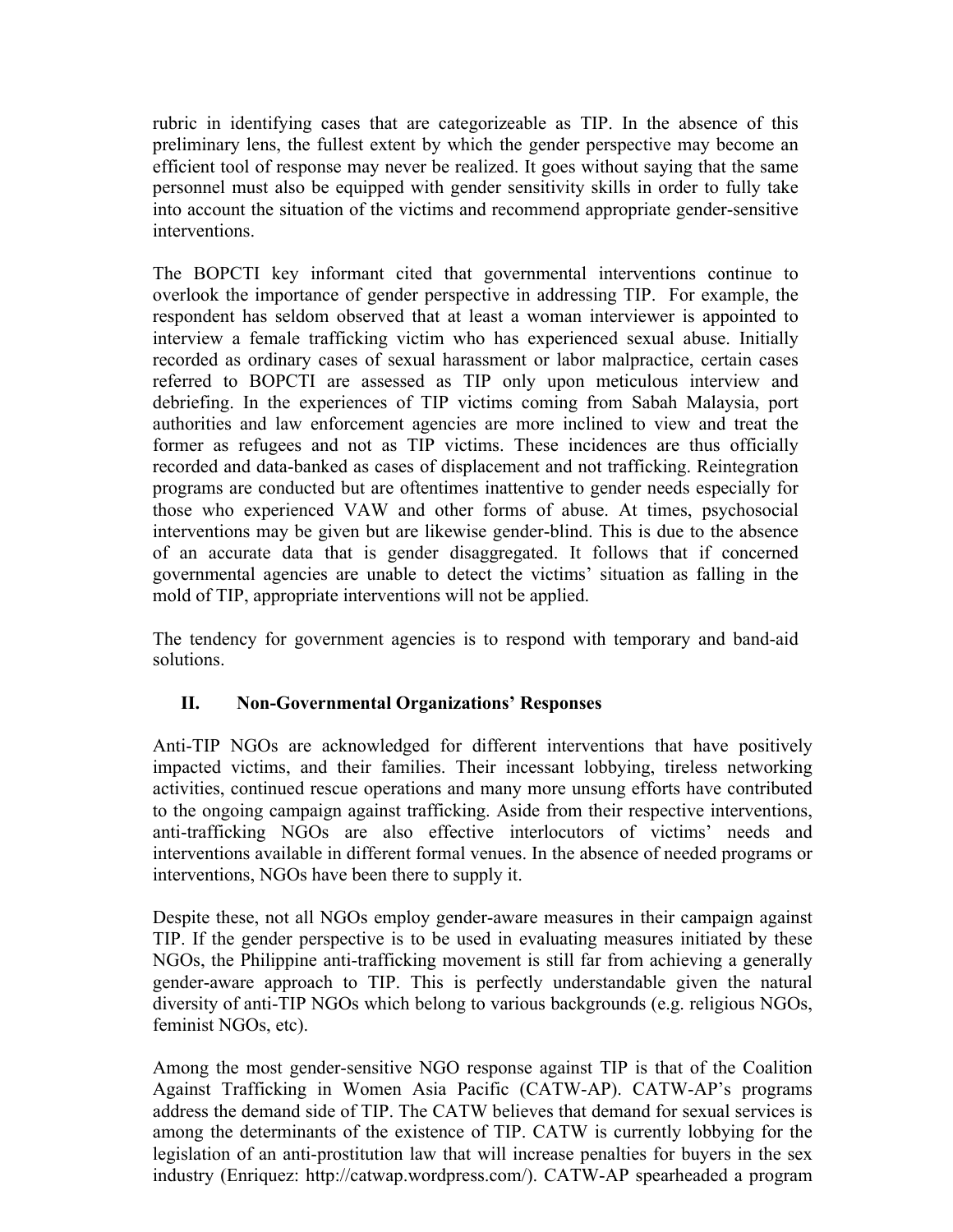correcting the sexual socialization process and perceptions of young men aged 17-21, educating them about sexuality, attitudes and behavior towards women, and the issue of prostitution (Ibid). CATW-AP has already conducted eight (8) camps in the three (3) major islands of the country since 2004, imparting knowledge to 304 young men from schools and communities (Ibid). The initiatives undertaken by CATW-AP open spaces for replication by other NGOs and evidences the doability of creating, on both normative and institutional level, campaign activities and even policy mechanisms hinged on the gender perspective.

The International Justice Mission (IJM), another anti-TIP NGO runs "Project Lantern." This initiative is composed of (1) law enforcement, (2) prosecution and the court system, (3) victim aftercare, (4) labor regulation, (5) local government unit oversight, and (6) civil society engagement (www.ijm.org). IJM has been responsible for the institutionalization of gender-sensitive innovations in court proceedings for TIP victims. One such innovation is the creation of a separate waiting area for women/children victims of TIP in the Cebu city/province courthouse preventing victims from being harassed by the trafficker and allowing the prosecution of the case to pursue.

IJM employs gender-sensitive aftercare of female TIP victims. It also assisted DSWD region 7 in establishing "HerSpace" Processing Centers inside DSWD's Crisis Intervention Unit. Immediately after TIP victims are rescued from brothels, victims are interviewed and processed by trained DSWD personnel and member of the IJM inside the "HerSpace," separate from the holding cell or processing area of the trafficker. This innovation allows the victim to feel that she is not at fault or that she is not being detained, lessening trauma. It also frees the victim from the intimidating police station environment. It also physically distances her from her tormentor, preventing her from threats and harassment. Finally, it allows the victim to gradually adjust before she is further subjected to aftercare interventions which IJM also provides in partnership with DSWD. IJM is also in partnership with several NGOs in improving the physical layout of shelters, improving security and spaces for interaction of victims.

Most important though is the campaign of IJM to develop economic selfdetermination of victims. IJM's ESSR or Economic Self-Sufficiency and Reintegration Project, is a program that aims to increase "realistic and sustainable opportunities for economic self-sufficiency for trafficking victims." IJM recommends their trained beneficiaries to local employers and have been successful in giving employment opportunities to former TIP victims. This is important as economic selfsufficiency allows former victims to extricate themselves from cyclical abuse that is a product of economic deprivation and dependency.

NGOs have been among the most innovative and creative forces in addressing TIP and this sector have been successful in filling-in gaps that are left unaddressed by the government. However, in the context of gender mainstreaming or in making approaches and interventions more gender sensitive, much coordinative work and sharing of expertise has yet to be done.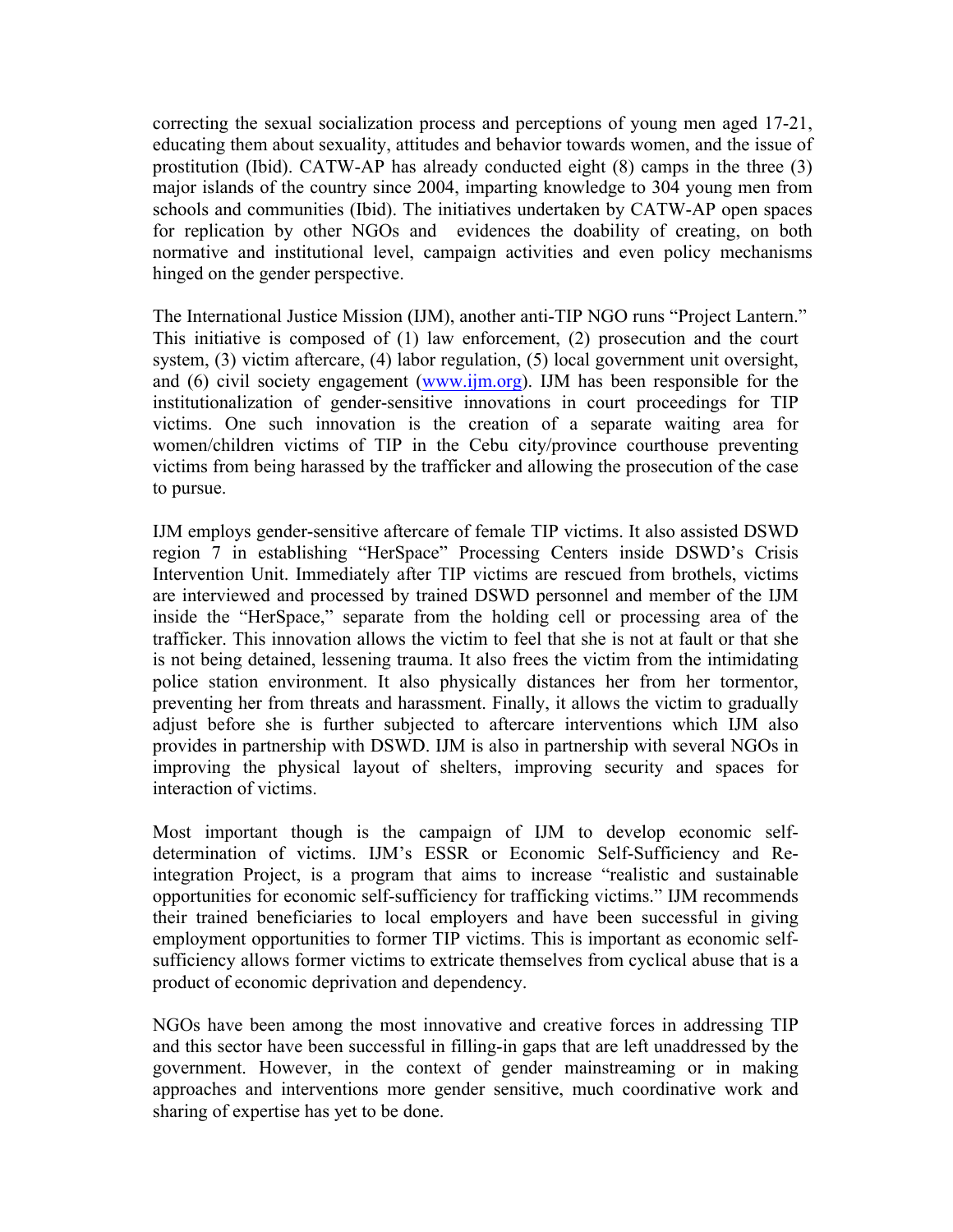#### **Conclusion**

In this study, the use of the gender analytical framework has been vital in exposing factors, details and conditions which are often concealed from conventional worldview. Gender analysis applied in the context of TIP in the Philippines was able to surface normally overlooked gender roles and perspectives that have been persistent in the Philippine society. This is important since most literature available regarding TIP are either products of efforts of government institutions and agencies (and are therefore more policy-oriented) or informal actors such as CSOs and NGOs (thus, more action-oriented and are created for lobbying purposes). It is very clear that the precursors of TIP are conditions produced by gender inequalities. Gender Analysis explains the different social factors responsible for the predominant victimization of women to TIP and exposed existing concepts of manhood/maleness as the main factors concealing actual cases of male TIP. Analysis of the different reproductive, productive, community management and political roles of women from men allowed the researcher to nuance and trace the availability of gender responsive policies and interventions, even the lack thereof. Understanding the TIP situation in this country gives policy-makers and other concerned organizations a leg-up in creating victim-centered and gender sensitive policies.

It is assumed that gender-specific responses should be available to cater to the specific needs of the victims according to their gender. As this study has yielded, this is not always the case. Sustained efforts or the exploration of other efficient methods of dealing with TIP should be hinged on the gender perspective. Even if much attention has been given to cases of TIP in the Philippines and its female dimension, it appears that concerned governmental agencies have been inattentive to the special needs of women victims and the rarely acknowledged cases of male TIP. On different levels of policy-making and implementation, starting from the collation of gender disaggregated data, usage of such data in the development of corresponding policy mechanisms that address gender-specific issues pertaining TIP, creation of gendersensitive measures that are victim-centric, to careful and meticulous implementation of such provisions that is constantly improved by a regular evaluation process, gender perspective must be injected.

IACAT have been sluggish in mainstreaming the gender perspective in its undertakings and policies, although it is making significant strides in terms of policy legislations. There is still a need for sustained and heightened gender-mainstreamed policy interventions and collation of gender disaggregated data pertaining TIP. Gender-sensitivity trainings and programs are most welcome especially for field operatives and law enforcement agents. Further, Gender analysis is an effective diagnostic tool in determining factors behind gender-blind policies in urgent need of amendments. It is most important to note that the gender perspective will never be realized nor properly incorporated in policies and programs if it is not anchored on the universal human rights.

NGOs also have a fair share of gender blindness. Although impressive reform undertakings and interventions were made possible by these organizations, not all are able to mainstream the gender perspective in their interventions. There is still room for improvement to an already impressive array of interventions made available by NGOs such as BOPCTI, IJM and CATW-AP. The laurels garnered from small yet